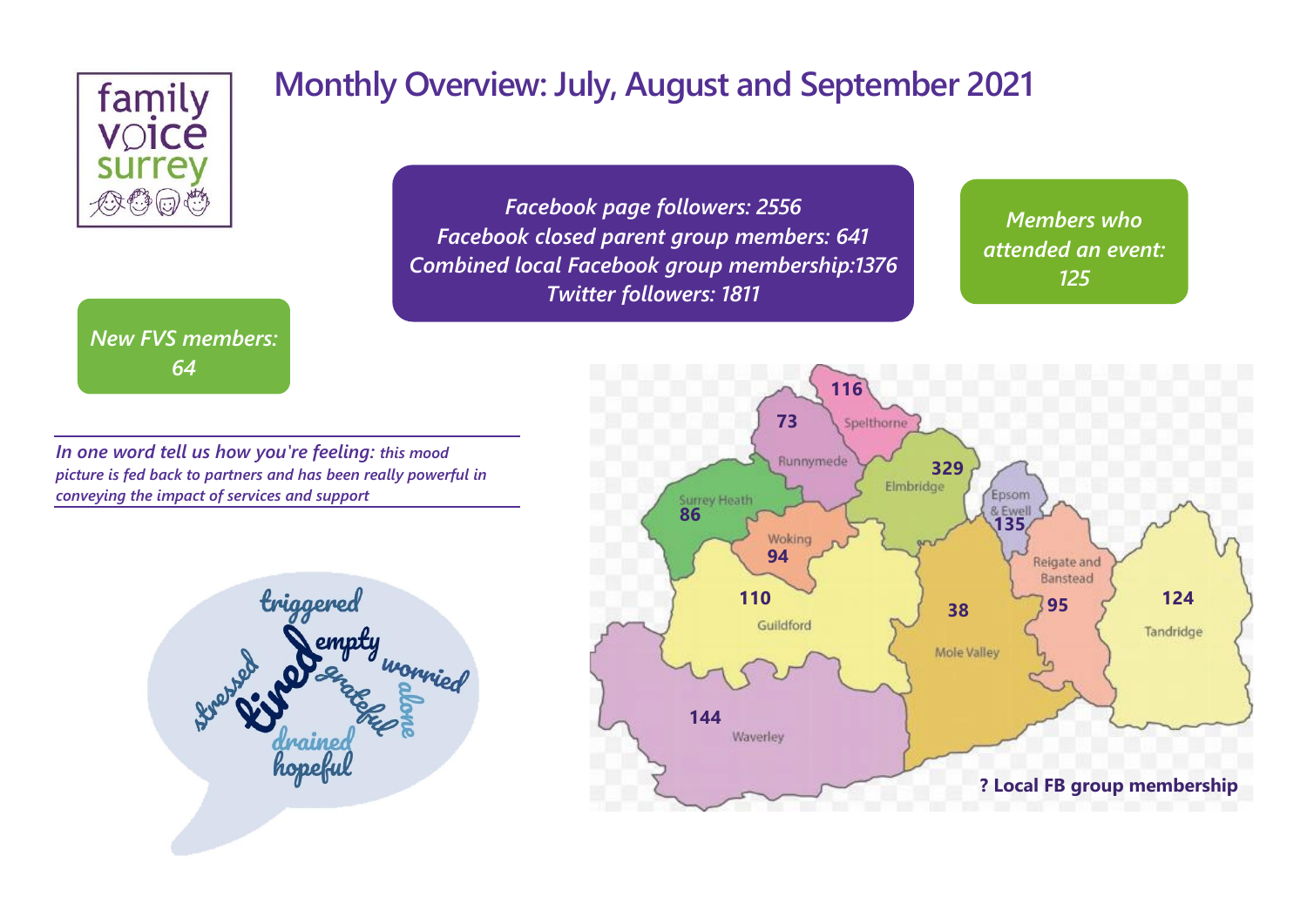

#### **What we have heard**

#### **General chats** Enjoyed the chance to chat, finds these chats a good way to meet people **Action for Carers** Parent Carers asked questions including: how to obtain ADHD medication if you have a private diagnosis – A4C have an expert in this area called Nicole. GP Carers Prescription. Helped can be given with Tribunals for DLA/benefits. An Event Report is being produced and copies of Powerpoint available for members that wish to have a copy. When we are meeting in person again, we will explore the opportunity of pairing up with A4C when they hold their local coffee mornings. **School anxiety**

#### **Transport**

If a child is unable to attend school due to delay in transport allocation, what are the legal ramifications? Is that child listed as absent until transport is arranged?

#### **PfA talk**

Parents have no idea what is available for each stage of the process and it is so much looking for yourself which is confusing and time consuming, we need an easy read flow chart to see what is out there.

A parent is struggling to get an EHCP for her child who is now past 18, it seems much harder to get it at this stage, but she needs it to get the help she needs.

Lots of ongoing chat in the WhatsApp group. Several cases where panels are making decisions which contradict all advice from professionals. As ever lack of recognition of issues until crisis is hit.

#### **Downs Syndrome**

**Parents of children with Downs Syndrome are really concerned that they are slipping through the system once their children reach the age of 18. They cannot access any of the services like day centres, respite, etc without a Social Worker, but social services won't help their children because they say they are too well. Unless children are severely disabled, parents cannot get the help they need. This is really a problem, and it is also very draining on the parents who constantly have to fight to get the help they need for their children. Other than that, we discussed many different issues, and it was a very helpful session to the parents. The parents said they liked it because it was relaxed.**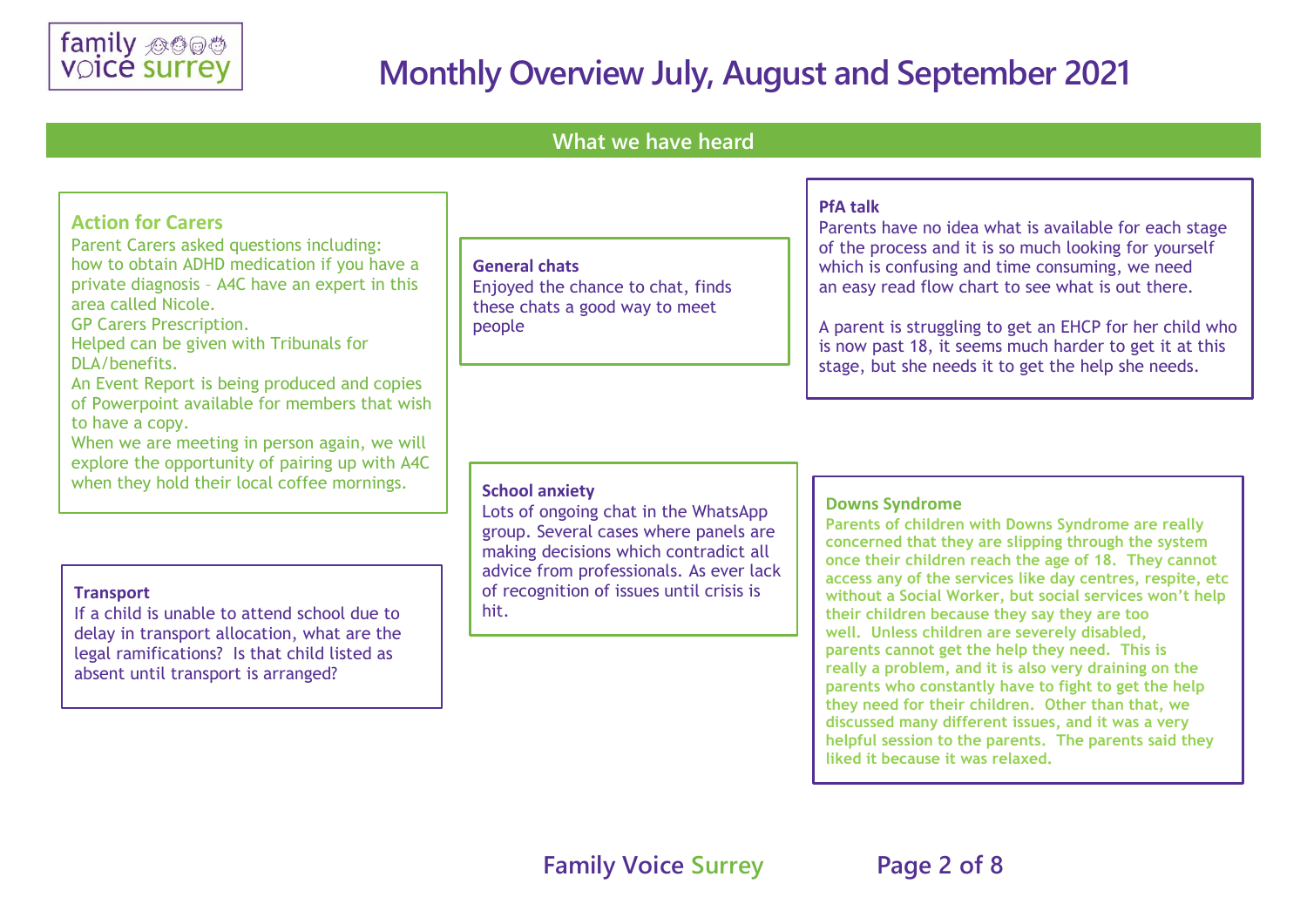



**Family Voice Surrey Page 3 of 8**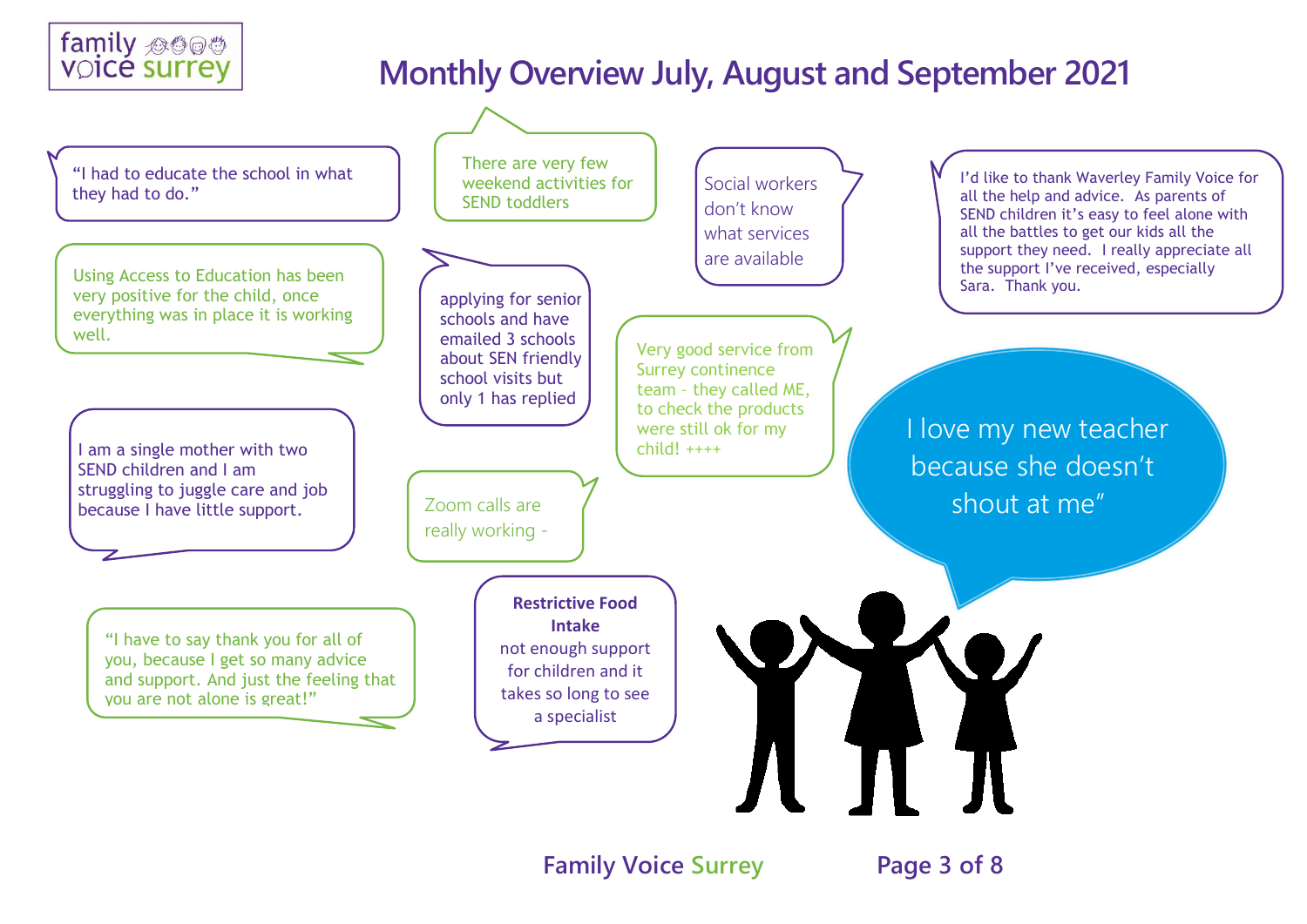

| Events              |                                                        |              |                     |                                                |                |  |  |
|---------------------|--------------------------------------------------------|--------------|---------------------|------------------------------------------------|----------------|--|--|
| 凿                   |                                                        | <b>inini</b> | 當                   |                                                | <b>iii</b>     |  |  |
| 19th July           | '16+ Group' evening                                    | 12           | 18th Aug            | 'General coffee and chat'                      | 3              |  |  |
| 21st July           | 'General Chat'                                         | 4            | 20th Aug            | 'New school placement chat'                    | 0              |  |  |
| 22nd July           | 'Family Voice Chat with SEND Transport'                | $5 + 7*$     | 24th Aug            | 'Talk on restrictive food'                     | 3              |  |  |
| 27th July           | 'Day in the Life of '                                  |              | 1st Sep             | 'General Chat'                                 | dad            |  |  |
| 27th July           | 'Discussion group on restrictive food intake'          | 5            | 3 <sup>rd</sup> Sep | FB Live: accessible sport                      | 95             |  |  |
| 28th July           | 'General Chat'                                         | 4            | 6th Sep             | 'Global Developmental Delay - Drop in          | 0              |  |  |
| 30th July           | FB Live chat with Sabrina from ATLAS                   | 66           | 7th Sep             | 'General Chat'                                 |                |  |  |
| 4 <sup>th</sup> Aug | 'General coffee and chat'                              | 0            | 8th Sep             | 'School Anxiety Chat'                          | 16             |  |  |
| 6th August          | 'Q&A with Rachael Wardell - DCS FB live'               | 359          | 13th Sep            | 'PFA event with Eamonn Gilbert and Steve Hook' | 22             |  |  |
| 10th Aug            | 'PDA Group - with Laura Kerbey- PAST' evening          | 10           | 14th Sep            | PDA group chat and intro to Mindjam'           |                |  |  |
| 11th Aug            | 'Network Interventions and the Bridge Flexi<br>School' | 5            | 15th Sep            | 'General Chat'                                 | $\overline{0}$ |  |  |
|                     |                                                        |              | 16th Sep            | 'Meet Action for Carers'                       | $6 + 4*$       |  |  |

\* Where registered members have not been able to attend (usually due to caring responsibilities, they often have access to recordings or slides.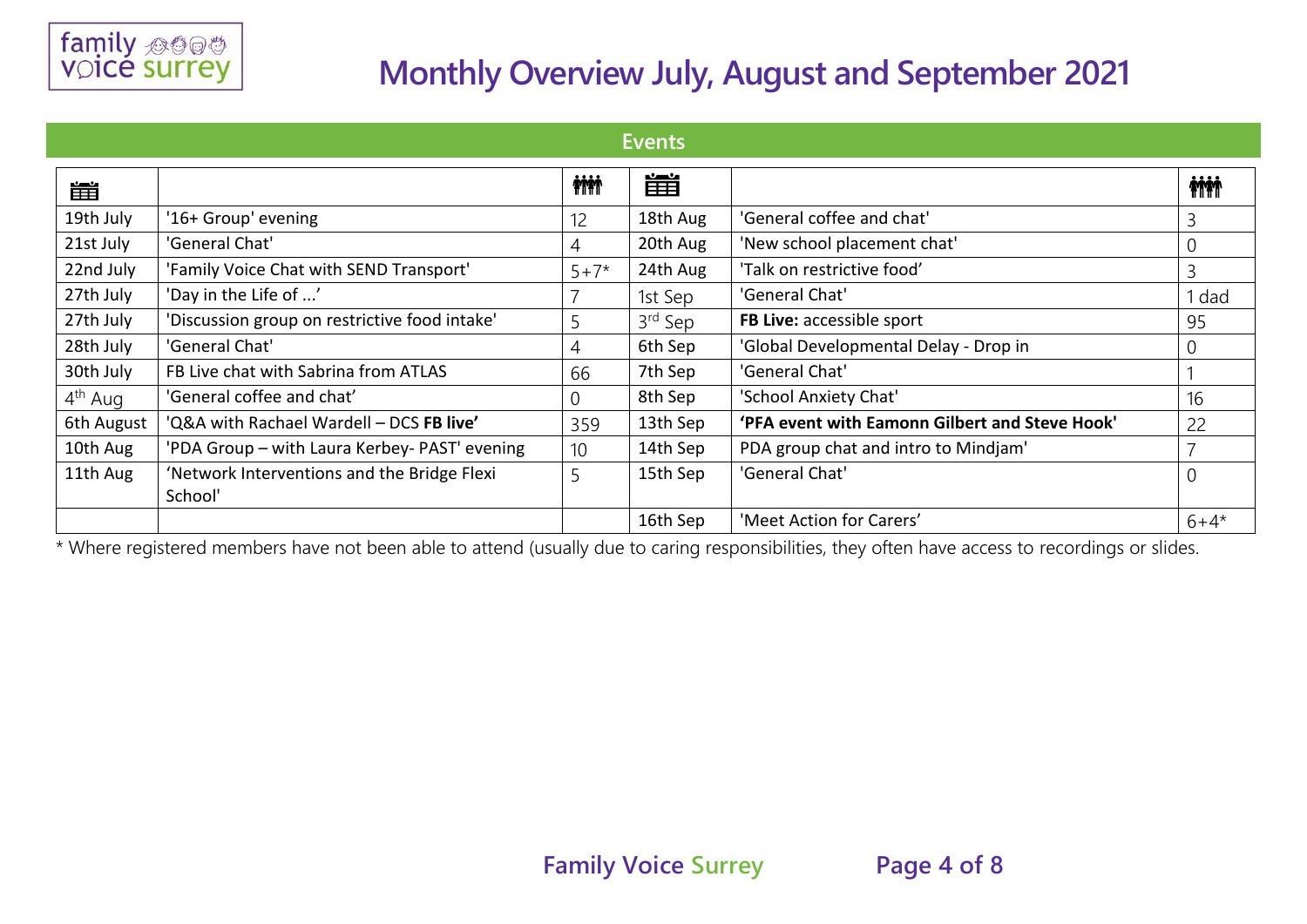

#### **Participation work**

| Project     | Update                                                                                                                                                                                                                                                                                                                                                                                                                                                                                                                                                                                                                                                                                                                                                                                                                                                                                                                                                                                                               |
|-------------|----------------------------------------------------------------------------------------------------------------------------------------------------------------------------------------------------------------------------------------------------------------------------------------------------------------------------------------------------------------------------------------------------------------------------------------------------------------------------------------------------------------------------------------------------------------------------------------------------------------------------------------------------------------------------------------------------------------------------------------------------------------------------------------------------------------------------------------------------------------------------------------------------------------------------------------------------------------------------------------------------------------------|
| Early Years | FVS are very excited to be running their annual event on Early Years. It will run throughout the week commencing 15th<br>November, and it will have a range of different events with speakers who will be doing presentations, discussions and<br>Q&A'S. The event will be running virtually so they hope many of you will be able to join them for as much or as little as you<br>can. They want to ensure that they are covering the topics that really matter to families, so if there is anything specific<br>around early years that you would love to find out more about please do let them know and FVS will do their best to put it in<br>there, or if there are any questions about early years you would love to have answered please email Leanne<br>- leanne.h@familyvoicesurrey.org.                                                                                                                                                                                                                   |
|             | We are delighted to be re starting our monthly 0-4 group which will be hosted by Jenny - Mole Valley Coordinator and Emily<br>- Runnymede coordinator and Leanne - Participation Manager will be supporting the group. More details will follow soon<br>and we look forward to seeing you there.                                                                                                                                                                                                                                                                                                                                                                                                                                                                                                                                                                                                                                                                                                                     |
| Transport   | FVS are currently working with the Surrey SEND transport department to bring parent carer experiences to the attention of<br>the team and offer feedback on the systems and processes currently in place. We are aware that many of you have had real<br>difficulties with communication from the transport team and we have been working hard to try and get the problems solved.<br>We will be working with them to try and find new ways to ensure this improves significantly for future cohorts. The more<br>voices they have the more impact they have so they would love to hear from you if:<br>You have recently applied for transport<br>$\bullet$<br>Your child or young person is about to start using transport for the first time<br>$\bullet$<br>You have been using transport for a few years<br>$\bullet$<br>You are about to apply for transport.<br>If you would be happy to share your experience which would be anonymised please do get in touch with<br>Leanne leanne.h@familyvoicesurrey.org |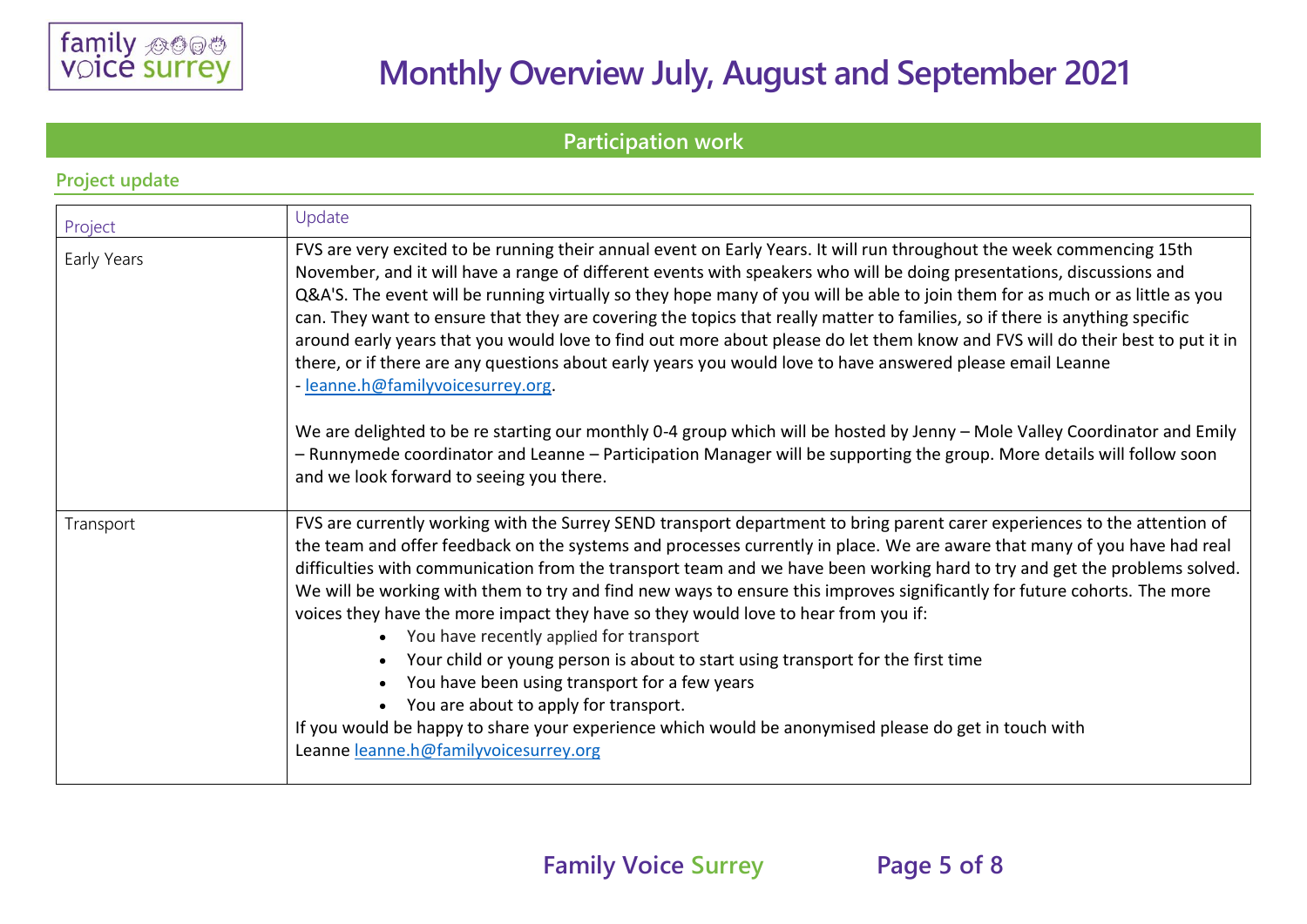| PFA                   | We had our follow on virtual coffee morning on the 16 <sup>th</sup> September where Eamonn Gilbert-Assistant Director SEND & LAC<br>Commissioning and Steve Hooke Assistant Director for Learning Disabilities, Autism and Transition will be coming along to<br>update you on the Preparing for Adulthood program and answering any questions.                                                                                                                                                                                                                                                                                                                                              |  |  |  |  |
|-----------------------|----------------------------------------------------------------------------------------------------------------------------------------------------------------------------------------------------------------------------------------------------------------------------------------------------------------------------------------------------------------------------------------------------------------------------------------------------------------------------------------------------------------------------------------------------------------------------------------------------------------------------------------------------------------------------------------------|--|--|--|--|
|                       | We are very excited to be involved in an event that is being planned. It is going to be held at East Surrey College on the<br>morning of Saturday 6 <sup>th</sup> November 2021, there will be a range of speakers and stalls with information on preparing for<br>adulthood. We really hope many of you can come along, more details will be following soon. As part of the event we are<br>hoping to hold a panel type discussion to cover some of the areas that are of most interest and importance to young people<br>and their families so if you have something that you would really like to hear more about please do get in touch with Leanne<br>- Leanne.h@familyvoicesurrey.org. |  |  |  |  |
| Autism                | The strategy has been published this month and we are really excited to tell you more about it. We are holding an event on<br>the 7 <sup>th</sup> October at 10.30am. We have currently got Tom Moore Senior Commissioning Manager, County Autism Lead<br>Surrey County Council and Christina Earl - Head of Innovation and Business Development at Surrey Choices who is co leading<br>on the employment workstream coming along to tell us more about the strategy and to answer any questions. If you would<br>like to book a place please do get in contact with Sara - waverley@familyvoicesurrey.org                                                                                   |  |  |  |  |
| <b>EHCP Processes</b> | FVS are planning some webinars with Surrey and they are keen to ensure they are centred around what is important to<br>families, so they would love to hear from you with any questions you may have about:<br>• The Role of a SEND Case Officer?<br>• The EHCP Process?<br>FVS will not be able to answer any personal questions, so please keep them general and email them to Leanne<br>- leanne.h@familyvoicesurrey.org<br>Thank you so much to all of you who posted questions on the Facebook page please do add more if you think of them it will<br>remain open until the end of September so the more the merrier!                                                                  |  |  |  |  |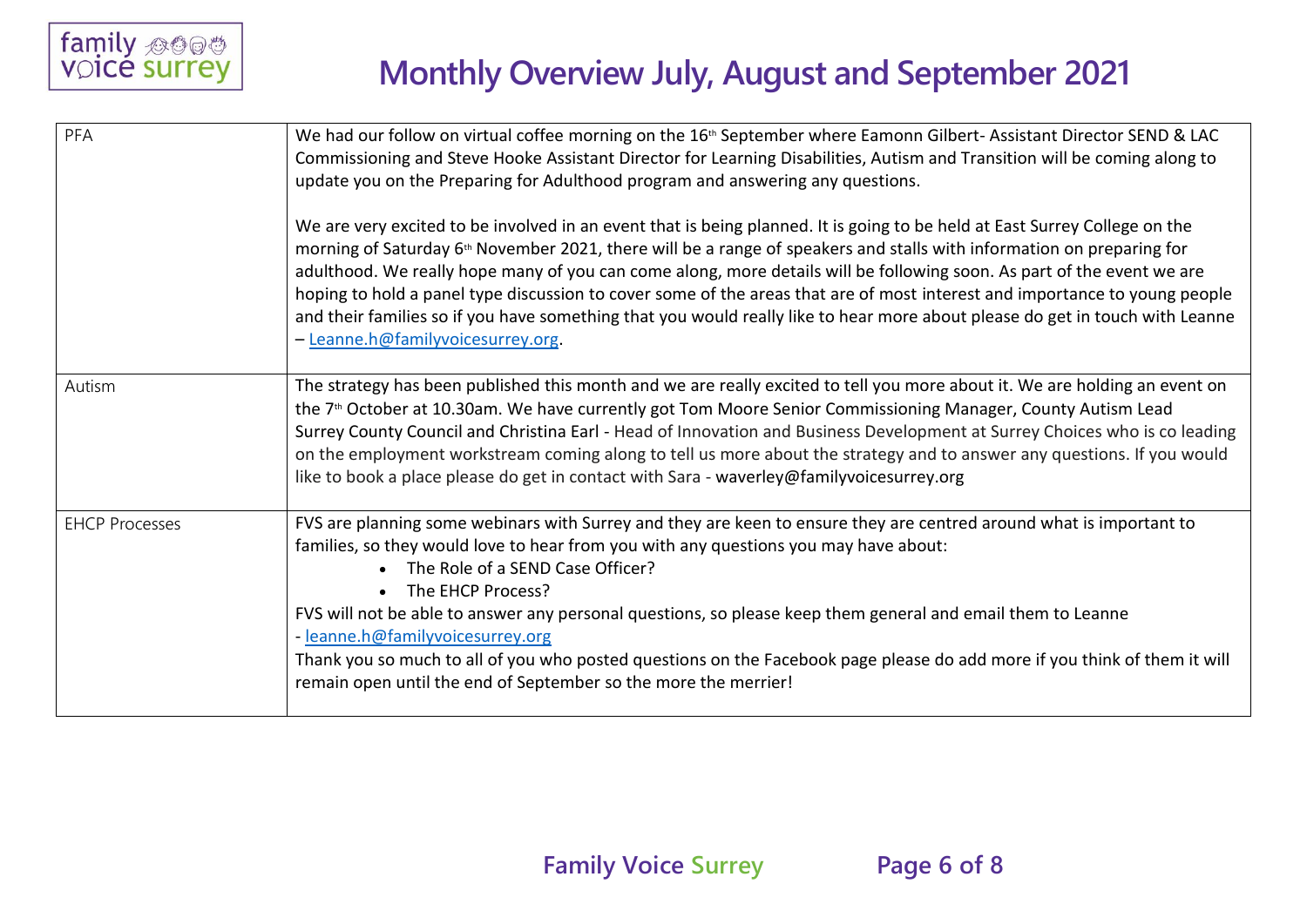

#### **Meetings attended**

| <b>Alternative Provision Strategy Update Meeting</b>                 | Surrey Safeguarding partnership                       |  |
|----------------------------------------------------------------------|-------------------------------------------------------|--|
| Comms and Engagement Working Group                                   | Short Breaks Strategic Forum                          |  |
| <b>Workstream Leads Meeting</b>                                      | <b>EWMH Alliance website</b>                          |  |
| <b>Webinar Planning</b>                                              | ND Pathway transformation                             |  |
| <b>Annual Event Planning</b>                                         | Directors catch up                                    |  |
| <b>Community Equipment Group</b>                                     | SEND Advice Surrey catch up                           |  |
| National Autism and Disability strategy partner discussion           | Short Breaks Strategic Review: Transitions workstream |  |
| ASD workstream planning                                              | <b>ASD Strategic Board</b>                            |  |
| SSCP Engagement and Communications group                             | Surrey Heartlands patient voice committee design      |  |
| School anxiety collaboration                                         | Autism interventions offer                            |  |
| Working with parents/carers of children with SEND in the Early Years | CwD leadership meeting                                |  |
| Introduction to new assistant directors                              | Early Years meeting with National Autistic Society    |  |
| DCO catch up                                                         | Disabled Facilities Grant meeting with Cerebra        |  |
| <b>Literacy Practice</b>                                             | Learning Disability Partnership Board                 |  |
| Introduction to newly elected members                                | <b>CCHS: Health inequalities</b>                      |  |
| Local Offer catch up                                                 | <b>PfA Transformation Board</b>                       |  |
| <b>EWMH</b> planning                                                 | Invision training                                     |  |
| Carers partnership group                                             | SEND Network planning                                 |  |
| LSPA catch up                                                        | Wheelchair services issues discussion                 |  |
| SYF catch up                                                         | Children and Youth Charities CEO meeting              |  |
| Health digital navigator                                             | Incllusion steering group                             |  |